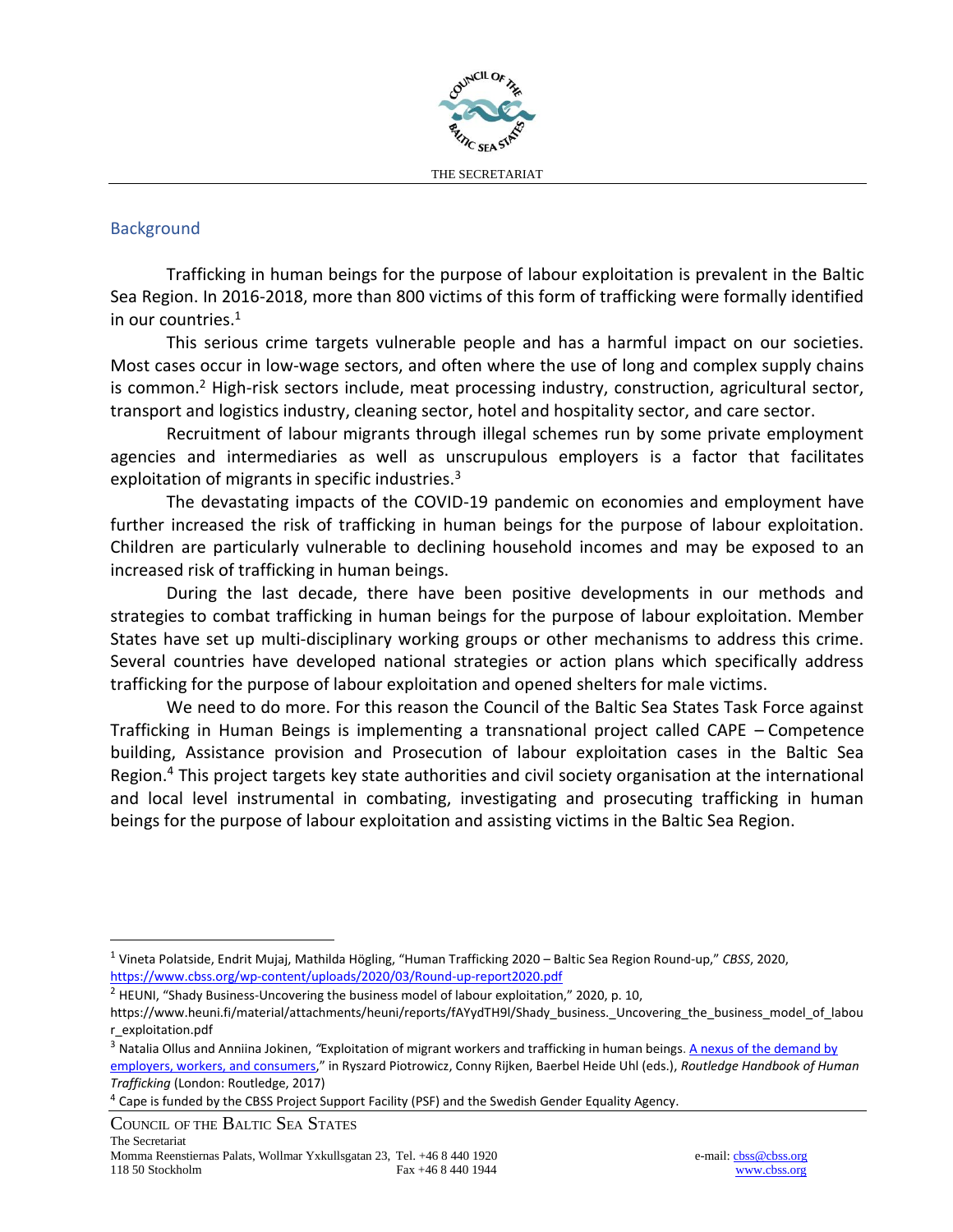

Building on the achievements made nationally and internationally, **we, the Member States of the Council of the Baltic Sea States (CBSS)**, declare our strong determination to eradicate human trafficking for labour exploitation **and commit to**:

- $\triangleright$  Ensure sustained and systematised capacity-building and training for all relevant stakeholders: civil society organisations, law enforcement agencies, prosecutors, judges, labour inspectors, trade unions, and other actors to raise their awareness of indicators of trafficking in human beings and to provide them with tools to recognise vulnerable people or to identify those who are already victims of trafficking in human beings for the purpose of labour exploitation.
- ➢ Reinforce the institutional framework and ensure dialogue, information sharing and mutual assistance among such key actors as law enforcement agencies, financial investigation units, labour inspectors, migration authorities, trade unions and civil society organisations.
- $\triangleright$  Put in place, where relevant, legislation to ensure criminal responsibility for all situations where workers are exploited by being subjected to unacceptable working conditions. Prevent trafficking in human beings for the purpose of labour exploitation through the promotion of fair recruitment, responsible public procurement, tackling demand for services and goods obtained from victims of trafficking in human beings.
- $\triangleright$  Strengthen cooperation with the private sector in developing anti-trafficking responses as businesses and companies play an important role in the fight against trafficking in human beings for the purpose of labour exploitation.
- ➢ Promote widespread and systematic inspections of companies as well as contractors and private employment agencies. Set up labour inspectorates or equivalent mechanisms with the mandate to investigate trafficking or establish cross-agency task forces consisting of relevant authorities mandated to conduct joint inspections at work sites.
- ➢ Promote labour protection in sectors and industries prone to exploitation and long and complex supply chains and pay special attention to irregular workers to prevent exploitation and ensure adequate protection and rehabilitation services to both children, female, and male victims.
- ➢ Provide victims subjected to trafficking with adequate assistance, compensation, and support regardless of age, gender, and/or nationality.
- $\triangleright$  Foster awareness on human trafficking for labour exploitation among the public through prevention measures, including awareness raising and public communication.